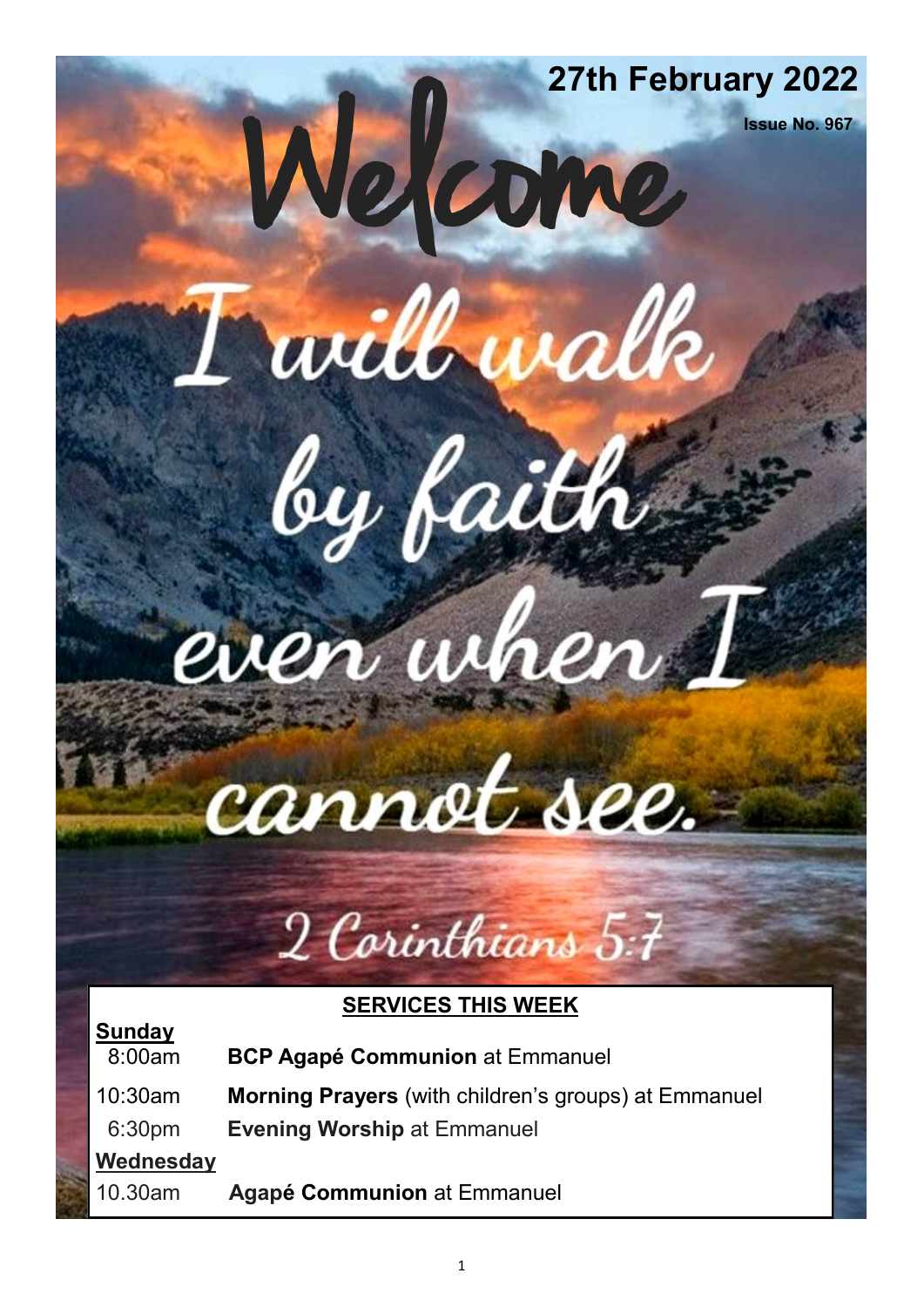#### **YOU TUBE SUNDAY SERVICE STREAMING LINK**

**<https://www.youtube.com/channel/UCqTPdwPeUXD1TIFuG76xLfg>**

#### **LENT COURSE**

LENT COURSE – six Wednesday gatherings on prayer, comprising video teaching from Pete Greig, discussion around a table, and prayer together. Each session will be run twice at the back of church, at 11.30am and then again at 7.30pm, aiming to finish in an hour. In advance, you may like to watch Pete's short video introduction on this link: **[https://prayercourse.org/session/why](https://prayercourse.org/session/why-pray/)-pray/** St Paul's will also run the course the day after Emmanuel—Thursdays at 7.30pm.

| Wed 2 March  | <b>Adoration</b>         | Our Father in heaven,         |
|--------------|--------------------------|-------------------------------|
|              |                          | hallowed be your name         |
| Wed 9 March  | <b>Petition</b>          | Give us today our daily bread |
| Wed 16 March | <b>Intercession</b>      | Thy Kingdom Come              |
| Wed 23 March | <b>Unanswered Prayer</b> | Your will be done             |
| Wed 30 March | Contemplation            | On earth as in heaven         |
| Wed 6 April  | Listening                | Give us today our daily bread |

| bought 50 copies of 'To Seek and To<br>Karl has been asked to make you<br>Save' by Sinclair Ferguson, available for<br>aware of the following which a<br>collection from the back of church. Daily<br>neighbour is offering for free!<br>readings for Lent from the second half of<br>Contact him for details.<br>karl.freeman@emmanuelplymouth.co.uk<br>and older believers will find much to | <b>FREE TO A GOOD HOME</b> | FOR YOUR LENT DEVOTIONS                                                                                                                                                                                                    |
|------------------------------------------------------------------------------------------------------------------------------------------------------------------------------------------------------------------------------------------------------------------------------------------------------------------------------------------------------------------------------------------------|----------------------------|----------------------------------------------------------------------------------------------------------------------------------------------------------------------------------------------------------------------------|
| a wardrobe<br>single bed<br>sofa - an old fashioned blue one.<br>come, but not essential                                                                                                                                                                                                                                                                                                       |                            | FOR YOUR LENT DEVOTIONS - we have<br>Luke's Gospel. One reviewer says: 'Younger<br>challenge, encourage and stimulate faith in<br>the Lord'. The books have cost us £5 each.<br>Voluntary donations to cover cost are wel- |

#### **Do you have an interest in website management ?**

If so, **[Chris Benson](mailto:chrisbenson2203@gmail.com)** would like to hear from you. We use a very simple program to manage the website—easy to learn and straightforward to manage.

If this is something you feel you would like to support the church with as a valued ministry, why not give it a go ?

Full training given.

#### **WEBSITE LINK**

**<https://www.emmanuelplymouth.co.uk/>**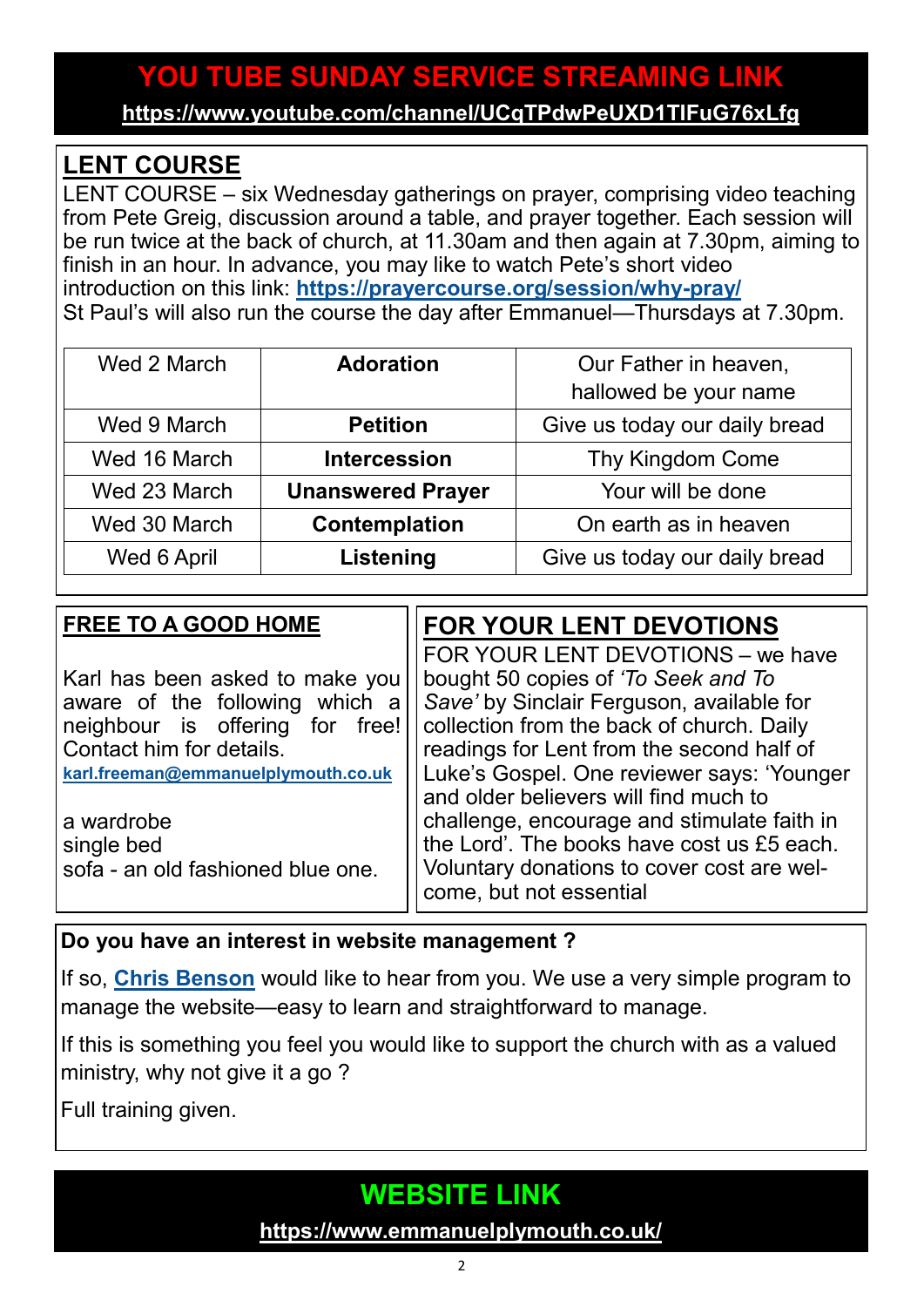#### **2022 LENT COURSE**

**Begins Wednesday 2nd March at 11.30am and 7.30pm. See Robin for details.**

#### **SERVICES**

### **facebook You Tube**

#### **Sunday**

Emmanuel's Sunday services are shown on the front page. Please note, the 10.30am service is live on **[Facebook](https://www.facebook.com/emmanuelwithstpauls/)** and **[YouTube](https://www.youtube.com/channel/UCqTPdwPeUXD1TIFuG76xLfg)**.

#### **Monday – Saturday**, 9am Morning prayers on **[Facebook](https://www.facebook.com/emmanuelwithstpauls/)**

**Wednesday,** 10.30am Short agapé service at Emmanuel

**Monday – Sunday**, 9pm A short service of Compline on **[Facebook](https://www.facebook.com/emmanuelwithstpauls/)**

#### **SUNDAY LUNCH**

Informal fellowship over Sunday lunch. Stan Porter has taken over from Stephen organising the carvery lunch at Raffles (£6.50, children half price). All welcome, but please contact **[Stan](mailto:stanlaptop@blueyonder.co.uk)** if possible before Thursdays or put your name on the board at the back of church. SEE ARTICLE IN LATEST PARISH

MAGAZINE - OUT NOW, ON THE BOOKSTALL OR ONLINE (link below)

#### **RON'S ECO-TIPS**

A cigarette filter contains up to 12000 strands of fine plastic fibres which is why they hang around for so long in the environment

**SUPPORTING MINISTRY**

**Can you help with any of these three opportunities to support** 

#### **OPPORTUNITY #1**

*Tea Break* is restructuring and is looking for new faces to be part of its leadership team.

If you feel God is calling you to this area of work please have a word with Tim or Karl.

#### **OPPORTUNITY #2**

Can you spare 3hrs a month to help *Emmanuel Child Contact Centre*? Volunteers are required to join the Contact Centre team rota.

The centre meets 1st and 3rd Saturday of the month in Emmanuel Church Halls. Please contact Netty in the church office on 01752 360317 if you can help.

#### **OPPORTUNITY #3**

*Prayers for attendees in Church during Holy Communion*

The intention is to have a monthly rota of two… Currently we have enough volunteers for it to come around twice a year.

Please tell me if you can help or are curious. **[Ron Wheeler](mailto:ronwheeler10@gmail.com)** 227003

#### **MAGAZINE LINK**

**<https://www.emmanuelplymouth.co.uk/Publisher/File.aspx?ID=303634>**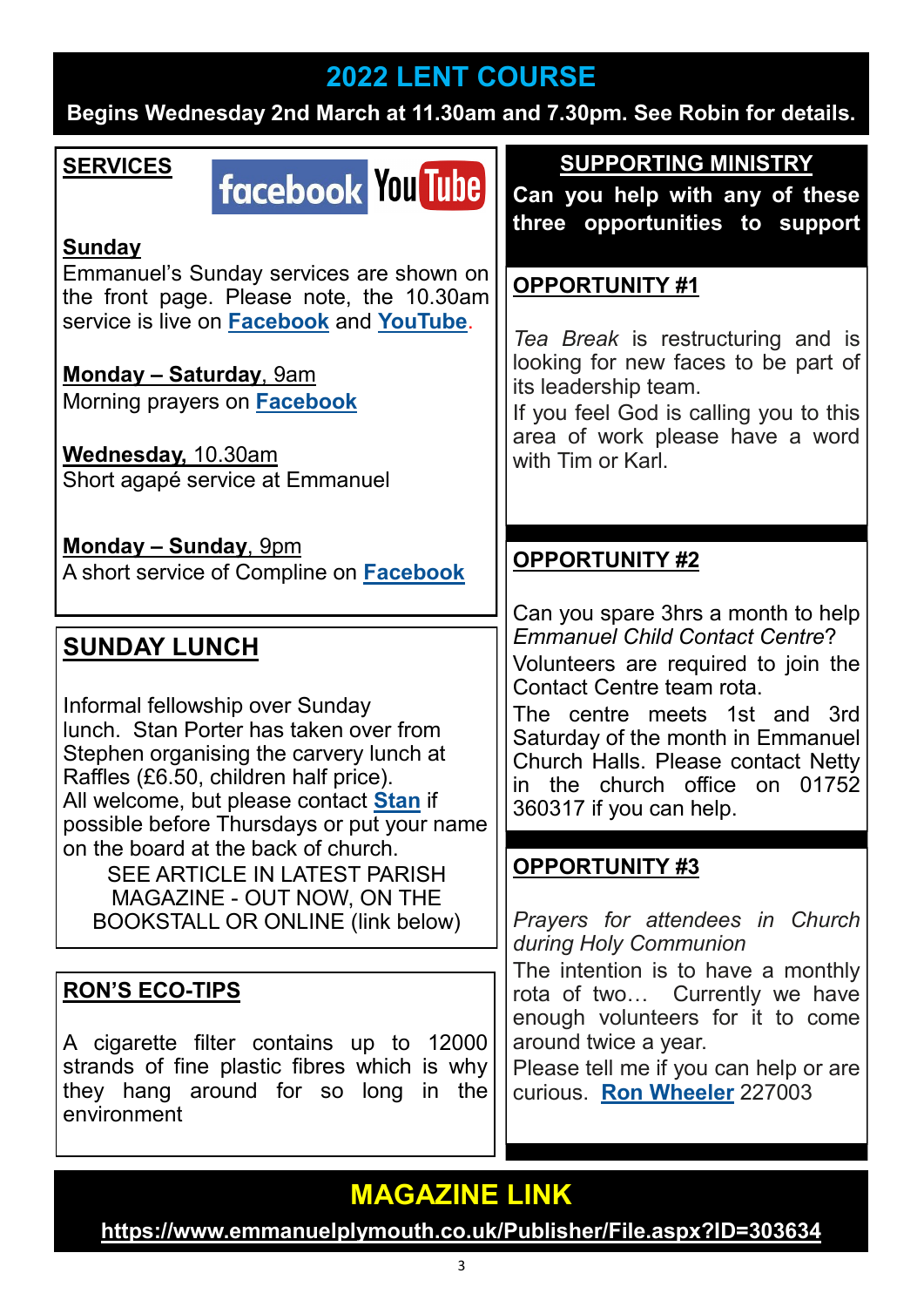

Thessalonians 5:18

*Rejoice always, pray continually, give thanks in all circumstances; for this is God's will for you in Christ Jesus.*

| <b>SUN</b>                                                                                                                                                              | Loving God, thank you for the many ways in which you provide for us:<br>Food, family, friendship, housing, health, happiness, and ways to use<br>our time and talents.                                                                                                                                                                                               |  |
|-------------------------------------------------------------------------------------------------------------------------------------------------------------------------|----------------------------------------------------------------------------------------------------------------------------------------------------------------------------------------------------------------------------------------------------------------------------------------------------------------------------------------------------------------------|--|
| <b>MON</b>                                                                                                                                                              | For wisdom and insight as we work to serve and resource our larder. We<br>pray that you will show us where to go next as Covid rules are relaxed<br>and life returns to normal.                                                                                                                                                                                      |  |
| TUE.                                                                                                                                                                    | We pray for the work of the Plymouth Soup Run, and our work at<br>Shekinah . Father help us to show your love in the sharing of food. Help<br>us to be ready to share our faith and be confident that you will be there<br>giving us the right words and actions. Lord when things blow up and<br>tempers and frustrations are high, give us the right words to say. |  |
| WED                                                                                                                                                                     | For city leaders in Plymouth and our government That they listen to the<br>needs of the marginalized. May they work toward communities based on<br>love, honest work and commitment to building a future filled with hope<br>and respect.                                                                                                                            |  |
| THU                                                                                                                                                                     | For our community larder. That we will be able to collect and have<br>enough food and volunteers. We give thanks for our Christmas hamper<br>project and for each and every one who made this happen in so many<br>ways. Continue to work through us Lord showing your love in action.                                                                               |  |
| FRI                                                                                                                                                                     | For those families who are referred to us for support. We pray for your<br>loving grace to surround the family at this time of crisis.                                                                                                                                                                                                                               |  |
| <b>SAT</b>                                                                                                                                                              | For God's way forward after lockdown. For us to grow in faith and a<br>closer relationship with God. Learning to depend completely on Him.                                                                                                                                                                                                                           |  |
| <b>THESE PRAYERS WERE PROVIDED BY: Jo Connett</b>                                                                                                                       |                                                                                                                                                                                                                                                                                                                                                                      |  |
| <b>CONTACT DETAILS Tel: 01752 260317</b><br>Email: office@emmanuelplymouth.co.uk<br><b>Facebook: Emmanuel with St Pauls</b><br><b>PUBLICATION DEADLINE: 6pm MONDAYS</b> |                                                                                                                                                                                                                                                                                                                                                                      |  |